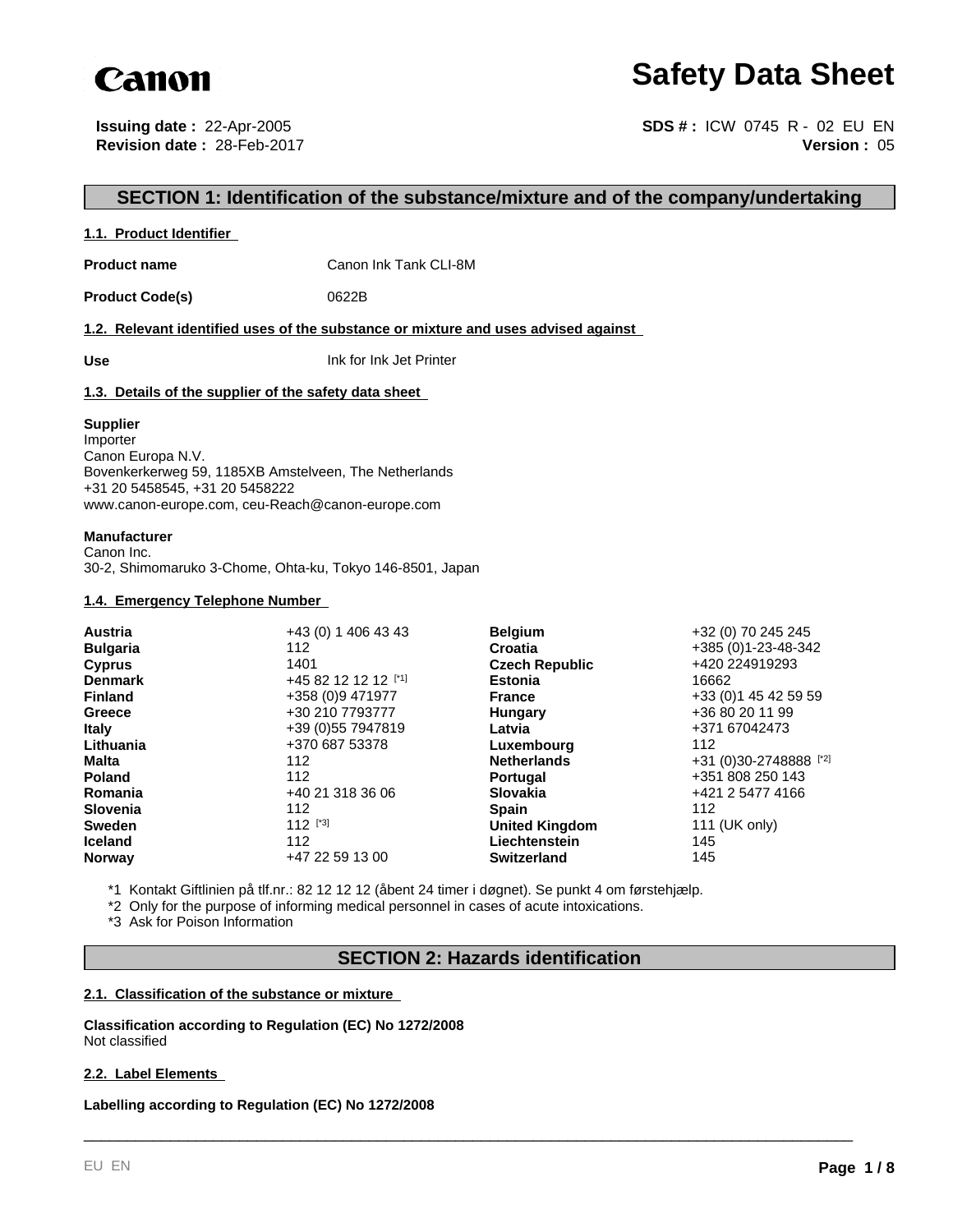**Hazard pictograms** Not required

**Signal word** Not required

#### **Hazard statements** Not required

**Precautionary statements** Not required

### **Other Information**

Contains 1,2-benzisothiazol-3(2H)-one. May produce an allergic reaction. Contains less than 30% of components with unknown hazards to the aquatic environment.

### **2.3. Other Hazards**

None

# **SECTION 3: Composition/information on ingredients**

\_\_\_\_\_\_\_\_\_\_\_\_\_\_\_\_\_\_\_\_\_\_\_\_\_\_\_\_\_\_\_\_\_\_\_\_\_\_\_\_\_\_\_\_\_\_\_\_\_\_\_\_\_\_\_\_\_\_\_\_\_\_\_\_\_\_\_\_\_\_\_\_\_\_\_\_\_\_\_\_\_\_\_\_\_\_\_\_\_

# **3.2. Mixtures**

| <b>Chemical name</b>                                                                                                               | <b>CAS-No</b>  | <b>EC-No</b> | <b>REACH registration</b><br>number | Weight %  | <b>Classification (Reg.</b><br>1272/2008)                                                                         | Note to<br>Other<br><b>Hazards</b> |
|------------------------------------------------------------------------------------------------------------------------------------|----------------|--------------|-------------------------------------|-----------|-------------------------------------------------------------------------------------------------------------------|------------------------------------|
| Ethylene glycol                                                                                                                    | $107 - 21 - 1$ | 203-473-3    | None                                | $5 - 10$  | Acute Tox. 4 (H302)<br>STOT RE 2 (kidney)<br>(H373)                                                               | (1)                                |
| 2-Pyrrolidinone                                                                                                                    | 616-45-5       | 210-483-1    | None                                | $5 - 10$  | Eye Irrit. 2 (H319)                                                                                               |                                    |
| Glycerin                                                                                                                           | $56 - 81 - 5$  | 200-289-5    | None                                | $1 - 5$   | None                                                                                                              |                                    |
| Poly(oxy-1,2-ethanediyl),<br>.alpha.,.alpha.'-[1,4-dimethyl-1,<br>4-bis(2-methylpropyl)-2-butyne-<br>1,4-diyl]bis[.omega.-hydroxy- | 9014-85-1      | None         | None                                | $1 - 5$   | Eye Dam. 1 (H318)                                                                                                 |                                    |
| Ammonia derivative                                                                                                                 | <b>CBI</b>     | <b>CBI</b>   | <b>CBI</b>                          | $10 - 15$ | None                                                                                                              |                                    |
| Magenta dye                                                                                                                        | <b>CBI</b>     | <b>CBI</b>   | None                                | $5 - 10$  | None                                                                                                              |                                    |
| 1,2-benzisothiazol-3(2H)-one                                                                                                       | 2634-33-5      | 220-120-9    | None                                | < 0.05    | Acute Tox. 4 (H302)<br>Skin Irrit. 2 (H315)<br>Eye Dam. 1 (H318)<br>Skin Sens. 1 (H317)<br>Aquatic Acute 1 (H400) |                                    |
| Water                                                                                                                              | 7732-18-5      | 231-791-2    | None                                | $60 - 80$ | None                                                                                                              |                                    |

Full texts of Hazard statement(s) are listed in SECTION 16

Note to Other Hazards : The following substance(s) is (are) marked with (1), (2) and/or (3)

- (1) Substance for which EU Occupational Exposure Limit(s) is (are) established (See SECTION 8)

- (2) PBT substance or vPvB substance under Regulation (EC) No 1907/2006

- (3) Substance listed in Candidate List of SVHC for Authorisation under Regulation (EC) No 1907/2006

# **SECTION 4: First aid measures**

### **4.1. Description of first aid measures**

**Inhalation** Move to fresh air. Get medical attention immediately if symptoms occur. **Ingestion Rinse mouth. Drink 1 or 2 glasses of water. Get medical attention immediately if symptoms** occur. \_\_\_\_\_\_\_\_\_\_\_\_\_\_\_\_\_\_\_\_\_\_\_\_\_\_\_\_\_\_\_\_\_\_\_\_\_\_\_\_\_\_\_\_\_\_\_\_\_\_\_\_\_\_\_\_\_\_\_\_\_\_\_\_\_\_\_\_\_\_\_\_\_\_\_\_\_\_\_\_\_\_\_\_\_\_\_\_\_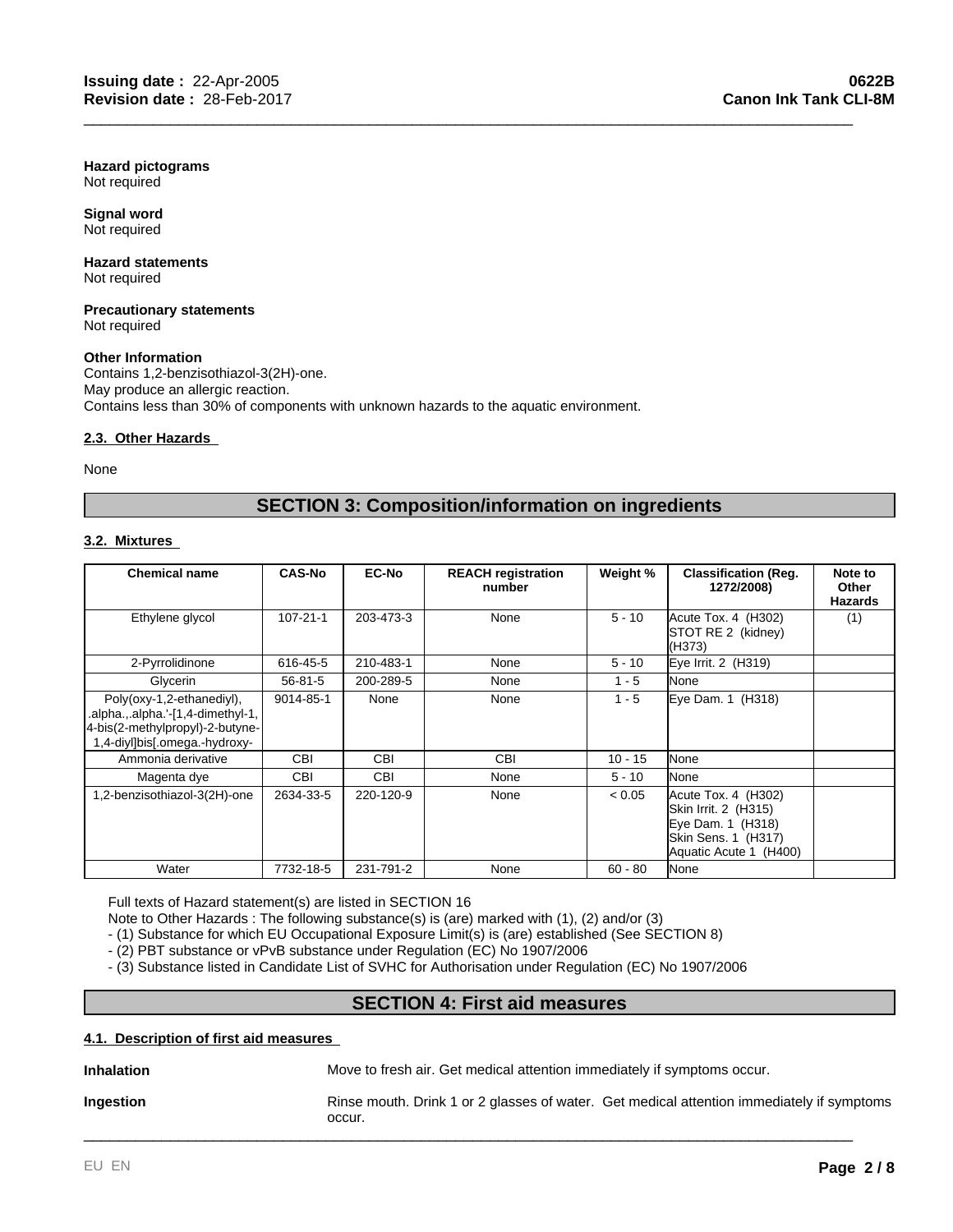| <b>Skin Contact</b>                                              | Wash off immediately with soap and plenty of water. Get medical attention immediately if<br>symptoms occur.                             |  |  |  |  |
|------------------------------------------------------------------|-----------------------------------------------------------------------------------------------------------------------------------------|--|--|--|--|
| <b>Eye Contact</b>                                               | Flush with plenty of water. Get medical attention immediately if symptoms occur.                                                        |  |  |  |  |
| 4.2. Most important symptoms and effects, both acute and delayed |                                                                                                                                         |  |  |  |  |
| <b>Inhalation</b>                                                | None under normal use. Symptoms of overexposure are dizziness, headache, tiredness,<br>nausea, unconsciousness, cessation of breathing. |  |  |  |  |
| <b>Ingestion</b>                                                 | None under normal use. Ingestion may cause gastrointestinal irritation, nausea, vomiting<br>and diarrhea.                               |  |  |  |  |
| <b>Skin Contact</b>                                              | None under normal use.                                                                                                                  |  |  |  |  |
| <b>Eye Contact</b>                                               | None under normal use. May cause slight irritation.                                                                                     |  |  |  |  |
| <b>Chronic Effects</b>                                           | None under normal use.                                                                                                                  |  |  |  |  |
|                                                                  |                                                                                                                                         |  |  |  |  |

\_\_\_\_\_\_\_\_\_\_\_\_\_\_\_\_\_\_\_\_\_\_\_\_\_\_\_\_\_\_\_\_\_\_\_\_\_\_\_\_\_\_\_\_\_\_\_\_\_\_\_\_\_\_\_\_\_\_\_\_\_\_\_\_\_\_\_\_\_\_\_\_\_\_\_\_\_\_\_\_\_\_\_\_\_\_\_\_\_

#### **4.3. Indication of any immediate medical attention and special treatment needed**

None

# **SECTION 5: Firefighting measures**

# **5.1. Extinguishing media**

# **Suitable extinguishing media**

Use CO<sub>2</sub>, water, dry chemical, or foam.

#### **Unsuitable extinguishing media** None

### **5.2. Special hazards arising from the substance or mixture**

**Special Hazard** None

**Hazardous combustion products** Carbon dioxide (CO 2), Carbon monoxide (CO)

# **5.3. Advice for firefighters**

#### **Special protective equipment for fire-fighters** None

# **SECTION 6: Accidental release measures**

\_\_\_\_\_\_\_\_\_\_\_\_\_\_\_\_\_\_\_\_\_\_\_\_\_\_\_\_\_\_\_\_\_\_\_\_\_\_\_\_\_\_\_\_\_\_\_\_\_\_\_\_\_\_\_\_\_\_\_\_\_\_\_\_\_\_\_\_\_\_\_\_\_\_\_\_\_\_\_\_\_\_\_\_\_\_\_\_\_

## **6.1. Personal precautions, protective equipment and emergency procedures**

Avoid contact with skin, eyes and clothing.

### **6.2. Environmental Precautions**

Keep out of waterways.

#### **6.3. Methods and material for containment and cleaning up**

Wipe up with adsorbent material (e.g. cloth, fleece).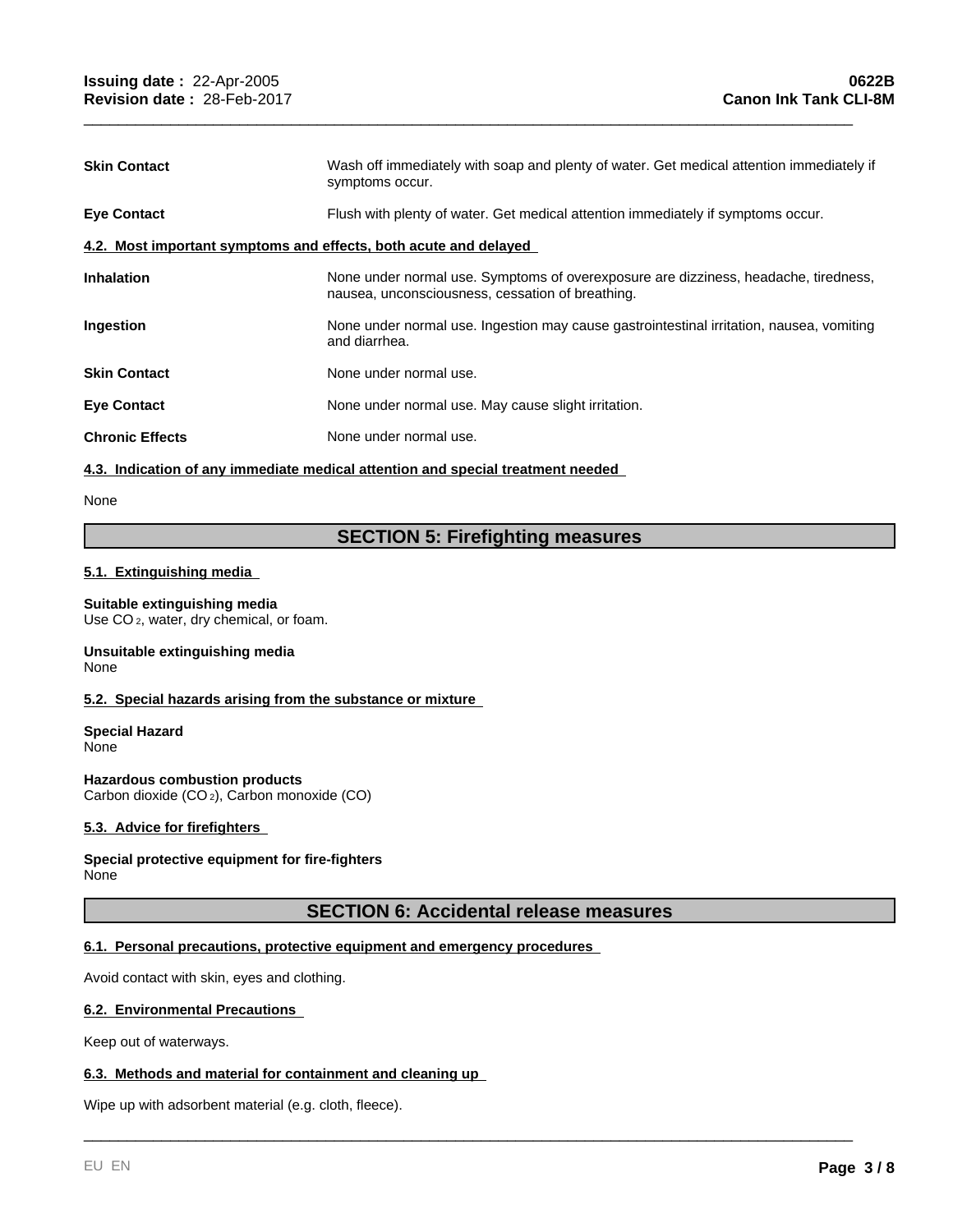### **6.4. Reference to other sections**

None

# **SECTION 7: Handling and storage**

\_\_\_\_\_\_\_\_\_\_\_\_\_\_\_\_\_\_\_\_\_\_\_\_\_\_\_\_\_\_\_\_\_\_\_\_\_\_\_\_\_\_\_\_\_\_\_\_\_\_\_\_\_\_\_\_\_\_\_\_\_\_\_\_\_\_\_\_\_\_\_\_\_\_\_\_\_\_\_\_\_\_\_\_\_\_\_\_\_

#### **7.1. Precautions for safe handling**

Avoid contact with skin, eyes and clothing. Clean contaminated surface thoroughly. Use with adequate ventilation.

# **7.2. Conditions for safe storage, including any incompatibilities**

Keep in a dry, cool and well-ventilated place. Keep out of the reach of children. Keep away from direct sunlight. Keep away from heat and sources of ignition.

# **7.3. Specific end uses**

Ink for Ink Jet Printer. Obtain special instructions before use.

# **SECTION 8: Exposure controls/personal protection**

# **8.1. Control parameters**

# **Exposure Limits**

| <b>Chemical name</b>              | <b>EU OEL</b>                                              | <b>Austria</b>                                                                                                           | <b>Belgium</b>                                                                         | <b>Bulgaria</b>                                                                         | <b>Cyprus</b>                                                                                                                                                               |
|-----------------------------------|------------------------------------------------------------|--------------------------------------------------------------------------------------------------------------------------|----------------------------------------------------------------------------------------|-----------------------------------------------------------------------------------------|-----------------------------------------------------------------------------------------------------------------------------------------------------------------------------|
| Ethylene glycol<br>$107 - 21 - 1$ | TWA: 20 ppm<br>TWA: $52 \text{ mg/m}^3$<br>STEL: 40 ppm    | TWA: 10 ppm<br>TWA: 26 mg/m <sup>3</sup><br>STEL: 20 ppm                                                                 | None                                                                                   | TWA: $52 \text{ mg/m}^3$<br>TWA: 20 ppm<br>STEL: 40 ppm                                 | TWA: 20 ppm<br>TWA: $52 \text{ mg/m}^3$<br>STEL: 40 ppm                                                                                                                     |
| Glycerin<br>$56 - 81 - 5$         | STEL: 104 mg/m <sup>3</sup><br>None                        | STEL: 52 mg/m <sup>3</sup><br>None                                                                                       | TWA: $10 \text{ mg/m}^3$                                                               | STEL: 104 mg/m <sup>3</sup><br>None                                                     | STEL: 104 mg/m <sup>3</sup><br>None                                                                                                                                         |
| <b>Chemical name</b>              | <b>Czech Republic</b>                                      | <b>Denmark</b>                                                                                                           | <b>Finland</b>                                                                         | <b>France</b>                                                                           | Germany                                                                                                                                                                     |
| Ethylene glycol<br>$107 - 21 - 1$ | TWA: $50 \text{ mg/m}^3$<br>Ceiling: 100 mg/m <sup>3</sup> | TWA: 10 ppm<br>TWA: $26 \text{ mg/m}^3$<br>TWA: $10 \text{ mg/m}^3$                                                      | TWA: 20 ppm<br>TWA: $50 \text{ mg/m}^3$<br>STEL: 40 ppm<br>STEL: 100 mg/m <sup>3</sup> | TWA: 20 ppm<br>TWA: 52 mg/m <sup>3</sup><br>STEL: 40 ppm<br>STEL: 104 mg/m <sup>3</sup> | TRGS TWA: 10 ppm<br>TRGS TWA: 26 mg/m <sup>3</sup><br>DFG TWA: 10 ppm<br>DFG TWA: 26 mg/m <sup>3</sup><br>Ceiling / Peak: 20 ppm<br>Ceiling / Peak: 52<br>mg/m <sup>3</sup> |
| Glycerin<br>$56 - 81 - 5$         | TWA: $10 \text{ mg/m}^3$<br>Ceiling: 15 mg/m <sup>3</sup>  | None                                                                                                                     | TWA: 20 mg/m <sup>3</sup>                                                              | TWA: $10 \text{ ma/m}^3$                                                                | DFG TWA: 200 mg/m <sup>3</sup><br>inhalable fraction<br>Ceiling / Peak: 400<br>$mq/m3$ inhalable<br>fraction                                                                |
| <b>Chemical name</b>              | <b>Greece</b>                                              | <b>Hungary</b>                                                                                                           | <b>Ireland</b>                                                                         | Italy                                                                                   | <b>Netherlands</b>                                                                                                                                                          |
| Ethylene glycol<br>$107 - 21 - 1$ | None                                                       | TWA: $52 \text{ mg/m}^3$<br>STEL: 104 mg/m <sup>3</sup>                                                                  | TWA: $10 \text{ mg/m}^3$<br>particulate<br>STEL: 40 ppm<br>particulate                 | TWA: 20 ppm<br>TWA: $52 \text{ mg/m}^3$<br>STEL: 40 ppm<br>STEL: 104 mg/m <sup>3</sup>  | TWA: $10 \text{ mg/m}^3$<br>STEL: 104 mg/m <sup>3</sup>                                                                                                                     |
| Glycerin<br>$56 - 81 - 5$         | TWA: 10 mg/m <sup>3</sup>                                  | None                                                                                                                     | TWA: 10 mg/m <sup>3</sup> mist<br>STEL: 30 mg/m <sup>3</sup> mist                      | None                                                                                    | None                                                                                                                                                                        |
| <b>Chemical name</b>              | Poland                                                     | Portugal                                                                                                                 | Romania                                                                                | <b>Slovakia</b>                                                                         | <b>Spain</b>                                                                                                                                                                |
| Ethylene glycol<br>$107 - 21 - 1$ | TWA: $15 \text{ mg/m}^3$<br>STEL: 50 mg/m <sup>3</sup>     | TWA: 20 ppm<br>TWA: $52 \text{ mg/m}^3$<br>STEL: 40 ppm<br>STEL: 104 mg/m <sup>3</sup><br>Ceiling: 100 mg/m <sup>3</sup> | TWA: 20 ppm<br>TWA: $52 \text{ mg/m}^3$<br>STEL: 40 ppm<br>STEL: 104 mg/m <sup>3</sup> | TWA: 20 ppm<br>TWA: $52 \text{ mg/m}^3$                                                 | TWA: 20 ppm<br>TWA: $52 \text{ mg/m}^3$<br>STEL: 40 ppm<br>STEL: 104 mg/m <sup>3</sup>                                                                                      |
| Glycerin<br>$56 - 81 - 5$         | TWA: 10 mg/m <sup>3</sup><br>inhalable fraction            | TWA: $10 \text{ mg/m}^3$ mist                                                                                            | None                                                                                   | None                                                                                    | TWA: 10 mg/m <sup>3</sup> mist                                                                                                                                              |
| <b>Chemical name</b>              | <b>Sweden</b>                                              | <b>United Kingdom</b>                                                                                                    | Norway                                                                                 | <b>Switzerland</b>                                                                      | <b>Turkey</b>                                                                                                                                                               |

\_\_\_\_\_\_\_\_\_\_\_\_\_\_\_\_\_\_\_\_\_\_\_\_\_\_\_\_\_\_\_\_\_\_\_\_\_\_\_\_\_\_\_\_\_\_\_\_\_\_\_\_\_\_\_\_\_\_\_\_\_\_\_\_\_\_\_\_\_\_\_\_\_\_\_\_\_\_\_\_\_\_\_\_\_\_\_\_\_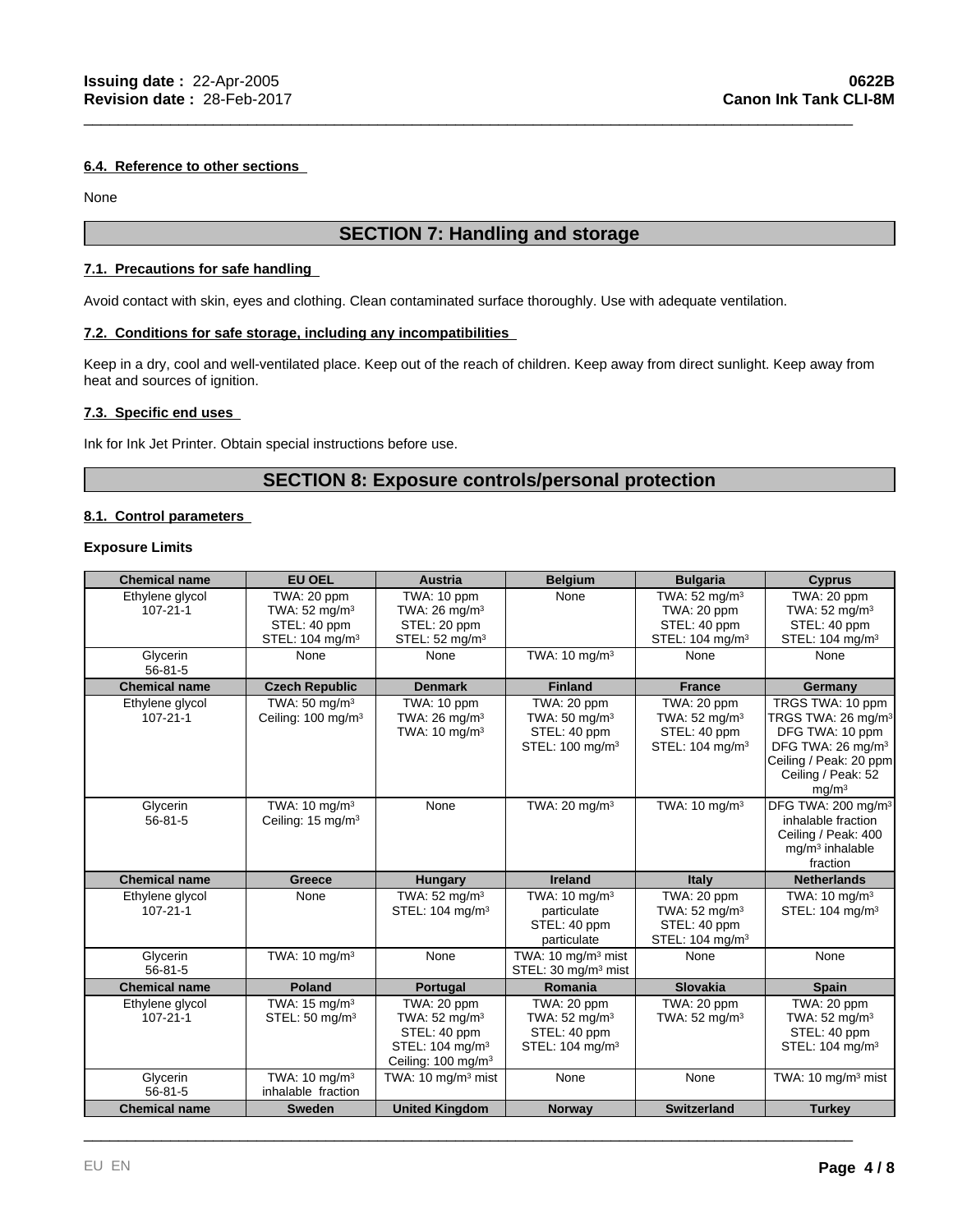| Ethylene glycol<br>$107 - 21 - 1$ | TLV: 10 ppm aerosol<br>and vapor<br>$TLV: 25 mg/m3$ aerosol<br>and vapor<br>STEL: 20 ppm aerosol<br>and vapor<br>STEL: $50 \text{ mg/m}^3$<br>aerosol and vapor | TWA: $10 \text{ mg/m}^3$<br>particulates | TWA: 20 mg/m $3$ dust<br>TWA: 52 ppm total<br>dust and vapor<br>TWA: $52 \text{ mg/m}^3$<br>STEL: $52 \text{ mg/m}^3$ dust  <br>STEL: 20 ppm | TWA: 10 ppm<br>TWA: $26 \text{ mg/m}^3$<br>STEL: 20 ppm<br>STEL: $52 \text{ mg/m}^3$        | TWA: 20 ppm<br>TWA: $52 \text{ mg/m}^3$<br>STEL: 40 ppm<br>STEL: $104 \text{ mg/m}^3$ |
|-----------------------------------|-----------------------------------------------------------------------------------------------------------------------------------------------------------------|------------------------------------------|----------------------------------------------------------------------------------------------------------------------------------------------|---------------------------------------------------------------------------------------------|---------------------------------------------------------------------------------------|
| Glycerin<br>$56 - 81 - 5$         | None                                                                                                                                                            | TWA: $10 \text{ mg/m}^3$ mist            | None                                                                                                                                         | TWA: $50 \text{ mg/m}^3$<br>inhalable dust<br>STEL: 100 mg/m <sup>3</sup><br>inhalable dust | None                                                                                  |

\_\_\_\_\_\_\_\_\_\_\_\_\_\_\_\_\_\_\_\_\_\_\_\_\_\_\_\_\_\_\_\_\_\_\_\_\_\_\_\_\_\_\_\_\_\_\_\_\_\_\_\_\_\_\_\_\_\_\_\_\_\_\_\_\_\_\_\_\_\_\_\_\_\_\_\_\_\_\_\_\_\_\_\_\_\_\_\_\_

# **8.2. Exposure controls**

**Appropriate engineering controls** None under normal use conditions.

**Individual protection measures, such as personal protective equipment**

**Skin Protection**<br> **Respiratory Protection**<br>
Not required under normal use.<br>
Not required under normal use. **Thermal hazards** 

**Eye/face Protection Not required under normal use.**<br> **Skin Protection Not required under normal use.** Not required under normal use.<br>Not Applicable

# **SECTION 9: Physical and chemical properties**

## **9.1. Information on basic physical and chemical properties**

| <b>Appearance</b>                      | Magenta; Liquid         |
|----------------------------------------|-------------------------|
| Odor                                   | Slight odor             |
| Odor threshold                         | No data available       |
| рH                                     | $8 - 9$                 |
| Melting/Freezing point (°C)            | No data available       |
| Boiling Point/Range (°C)               | No data available       |
| Flash Point (°C)                       | None (Tag. Closed Cup.) |
| <b>Evaporation Rate</b>                | No data available       |
| Flammability (solid, gas)              | Not Applicable          |
| <b>Flammability Limits in Air</b>      |                         |
| <b>Upper Flammability Limit</b>        | None; estimated         |
| <b>Lower Flammability Limit</b>        | None; estimated         |
| Vapor pressure                         | No data available       |
| Vapor density                          | No data available       |
| <b>Relative density</b>                | $1.0 - 1.1$             |
| Solubility(ies)                        | Water; miscible         |
| Partition coefficient: n-octanol/water | No data available       |
| Autoignition Temperature (°C)          | None; estimated         |
| Decomposition Temperature (°C)         | No data available       |
| Viscosity (mPa s)                      | $1 - 5$                 |
| <b>Explosive properties</b>            | None; estimated         |
| <b>Oxidizing properties</b>            | None; estimated         |
|                                        |                         |

## **9.2. Other Information**

No data available

# **SECTION 10: Stability and reactivity**

\_\_\_\_\_\_\_\_\_\_\_\_\_\_\_\_\_\_\_\_\_\_\_\_\_\_\_\_\_\_\_\_\_\_\_\_\_\_\_\_\_\_\_\_\_\_\_\_\_\_\_\_\_\_\_\_\_\_\_\_\_\_\_\_\_\_\_\_\_\_\_\_\_\_\_\_\_\_\_\_\_\_\_\_\_\_\_\_\_

#### **10.1. Reactivity**

None

### **10.2. Chemical stability**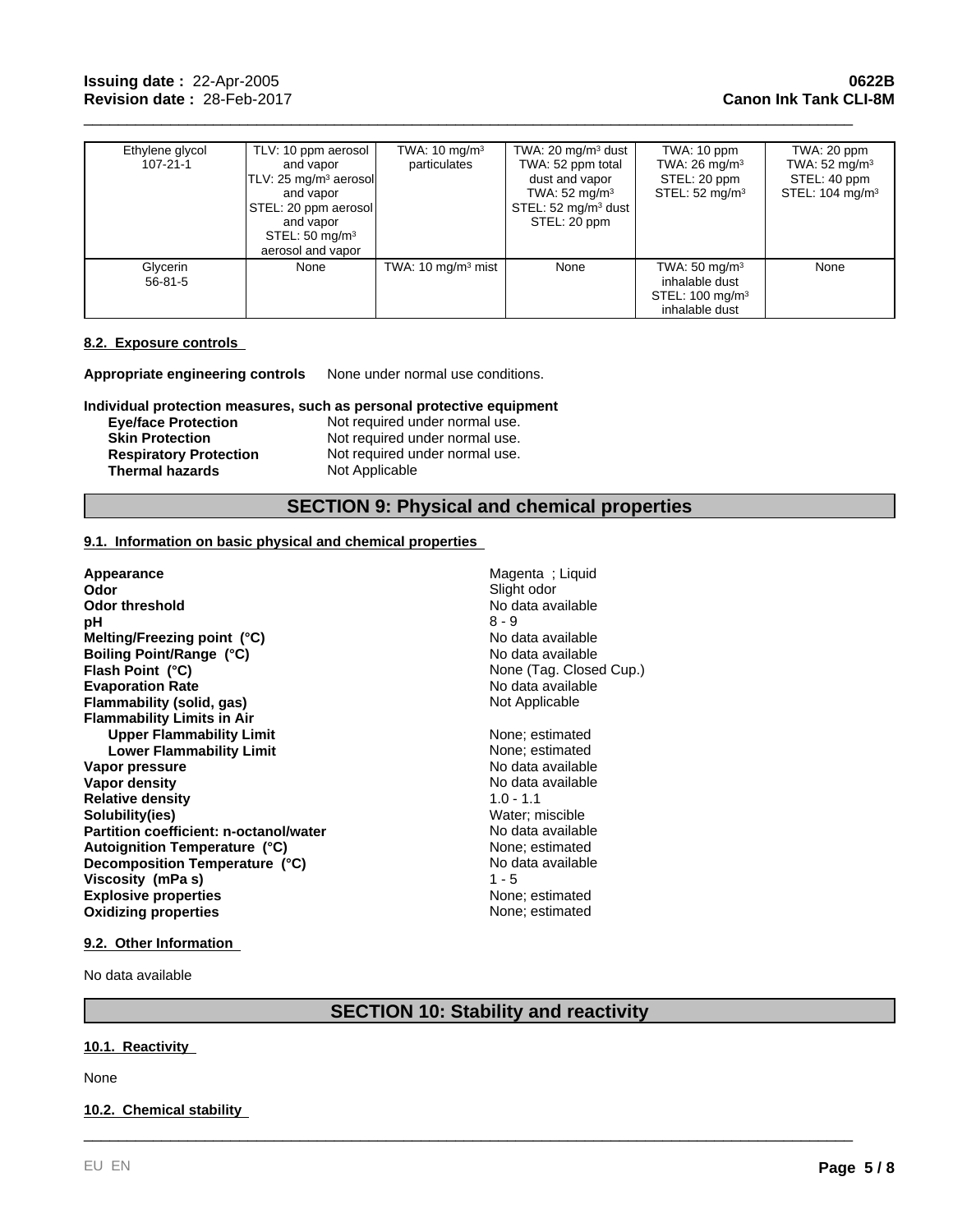Stable

# **10.3. Possibility of Hazardous Reactions**

None

# **10.4. Conditions to Avoid**

None

# **10.5. Incompatible materials**

Acids, Bases, Oxidizing agents, Reducing agents.

# **10.6. Hazardous Decomposition Products**

Carbon dioxide (CO 2), Carbon monoxide (CO), and/or Ammonia.

# **SECTION 11: Toxicological information**

\_\_\_\_\_\_\_\_\_\_\_\_\_\_\_\_\_\_\_\_\_\_\_\_\_\_\_\_\_\_\_\_\_\_\_\_\_\_\_\_\_\_\_\_\_\_\_\_\_\_\_\_\_\_\_\_\_\_\_\_\_\_\_\_\_\_\_\_\_\_\_\_\_\_\_\_\_\_\_\_\_\_\_\_\_\_\_\_\_

# **11.1. Information on toxicological effects**

| <b>Acute toxicity</b>             | LD50 > 2000 mg/kg (Ingestion) (OECD Guideline)                                                               |
|-----------------------------------|--------------------------------------------------------------------------------------------------------------|
| <b>Skin corrosion/irritation</b>  | Considered to be "not irritating" based on the classification criteria under 2001/59/EC.<br>(OECD Guideline) |
| Serious eye damage/eye irritation | Slightly irritating (OECD Guideline)                                                                         |
| <b>Sensitization</b>              | Non-sensitizer (OECD Guideline)                                                                              |
| Germ cell mutagenicity            | Ames test: Negative                                                                                          |
| Carcinogenicity                   | No data available                                                                                            |
| <b>Reproductive Toxicity</b>      | No data available                                                                                            |
| <b>STOT - single exposure</b>     | No data available                                                                                            |
| <b>STOT - repeated exposure</b>   | No data available                                                                                            |
| <b>Aspiration hazard</b>          | No data available                                                                                            |
| <b>Other Information</b>          | No data available                                                                                            |

# **SECTION 12: Ecological information**

\_\_\_\_\_\_\_\_\_\_\_\_\_\_\_\_\_\_\_\_\_\_\_\_\_\_\_\_\_\_\_\_\_\_\_\_\_\_\_\_\_\_\_\_\_\_\_\_\_\_\_\_\_\_\_\_\_\_\_\_\_\_\_\_\_\_\_\_\_\_\_\_\_\_\_\_\_\_\_\_\_\_\_\_\_\_\_\_\_

# **12.1. Toxicity**

**Ecotoxicity effects** No data available

# **12.2. Persistence and degradability**

No data available

## **12.3. Bioaccumulative potential**

No data available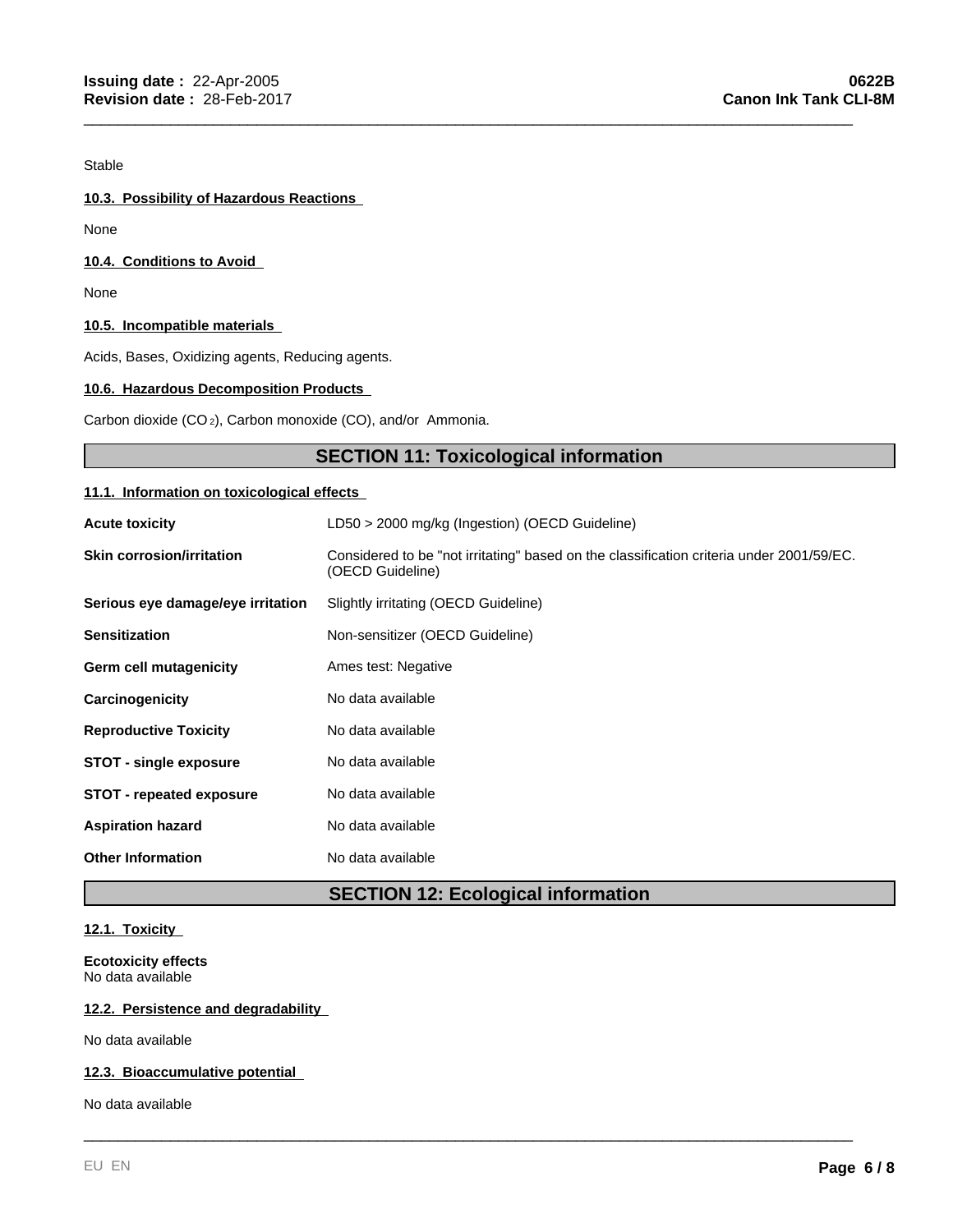### **12.4. Mobility in soil**

No data available

# **12.5. Results of PBT and vPvB assessment**

This preparation contains no substance considered to be persistent, bioaccumulating nor toxic (PBT). This preparation contains no substance considered to be very persistent nor very bioaccumulating (vPvB).

#### **12.6. Other adverse effects**

No data available

# **SECTION 13: Disposal considerations**

\_\_\_\_\_\_\_\_\_\_\_\_\_\_\_\_\_\_\_\_\_\_\_\_\_\_\_\_\_\_\_\_\_\_\_\_\_\_\_\_\_\_\_\_\_\_\_\_\_\_\_\_\_\_\_\_\_\_\_\_\_\_\_\_\_\_\_\_\_\_\_\_\_\_\_\_\_\_\_\_\_\_\_\_\_\_\_\_\_

#### **13.1. Waste treatment methods**

Dispose of in accordance with local regulations.

# **SECTION 14: Transport information**

**14.1. UN number** 

None **14.2. UN Proper Shipping Name** 

**14.4. Packing Group**  None

**14.5. Environmental Hazards** Not classified as environmentally hazardous under UN Model Regulations and

**14.3. Transport Hazard Class** 

**14.6. Special Precautions for users** IATA: Not regulated

**14.7. Transport in bulk according to Annex II of**  Not Applicable **MARPOL and the IBC Code** 

# **SECTION 15: Regulatory information**

marine pollutant under IMDG Code.

**15.1. Safety, health and environmental regulations/legislation specific for the substance or mixture** 

None

None

| (EC) No 1907/2006 Authorisation | Not regulated |
|---------------------------------|---------------|
| (EC) No 1907/2006 Restriction   | Not regulated |
| (EC) No 1005/2009               | Not regulated |
| (EC) No 850/2004                | Not regulated |
| (EU) No 649/2012                | Not regulated |
| <b>Other Information</b>        | None          |

**15.2. Chemical safety assessment** 

None

# **SECTION 16: Other information**

\_\_\_\_\_\_\_\_\_\_\_\_\_\_\_\_\_\_\_\_\_\_\_\_\_\_\_\_\_\_\_\_\_\_\_\_\_\_\_\_\_\_\_\_\_\_\_\_\_\_\_\_\_\_\_\_\_\_\_\_\_\_\_\_\_\_\_\_\_\_\_\_\_\_\_\_\_\_\_\_\_\_\_\_\_\_\_\_\_